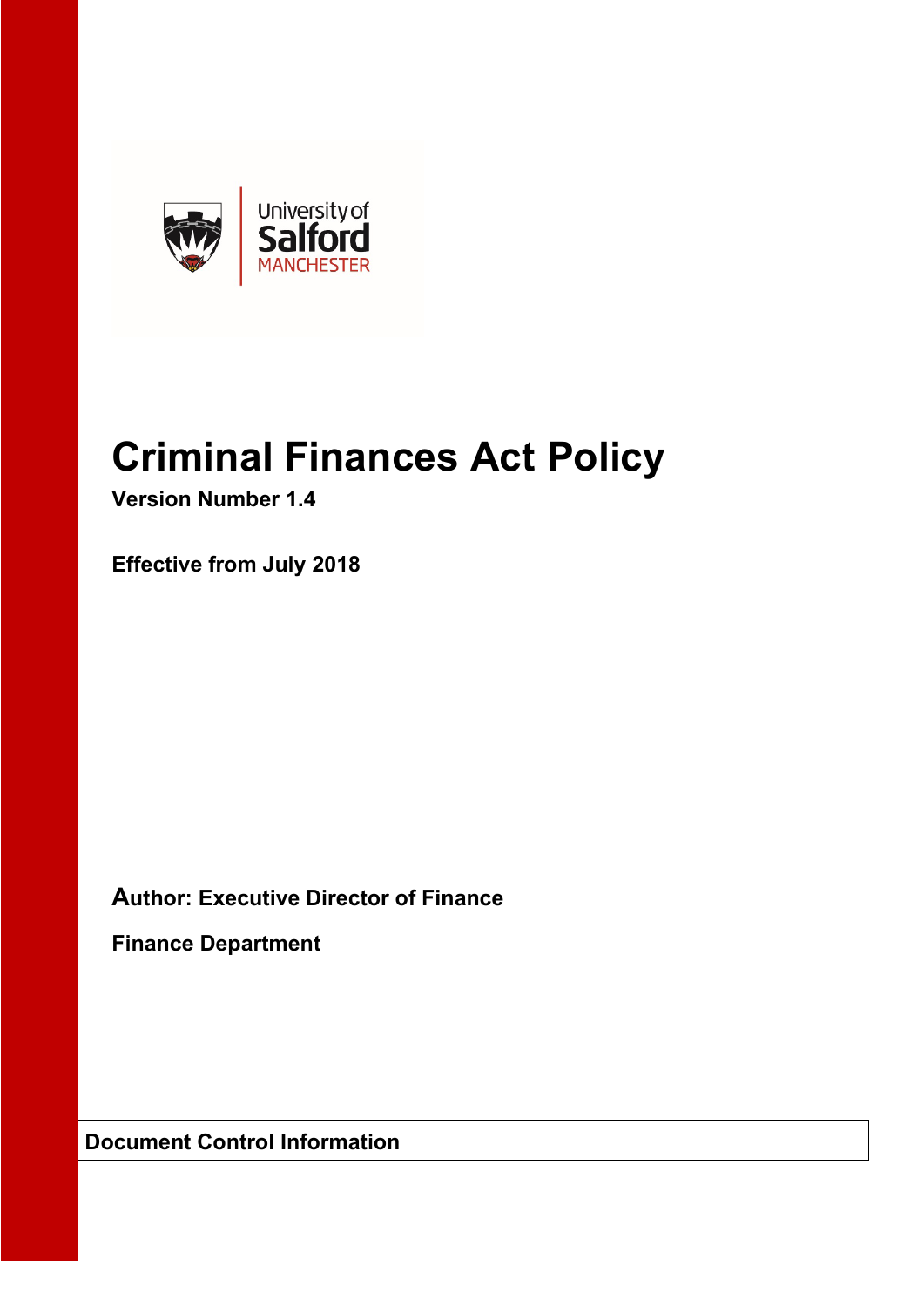|                                   |                                                         | Revision History incl. Authorisation: (most recent first)                     |                |                              |
|-----------------------------------|---------------------------------------------------------|-------------------------------------------------------------------------------|----------------|------------------------------|
| <b>Author</b>                     | <b>Summary of changes</b>                               |                                                                               | <b>Version</b> | <b>Authorised &amp; Date</b> |
| J. Charge & I                     |                                                         | New policy outlining University approach to comply                            | V1.1           | Council, 6 July 2018         |
| Dempsey                           | with the Criminal Finances Act 2017.                    | Reflects comments of ARC on 7 June 2018.                                      |                |                              |
| I Dempsey                         |                                                         | Inclusion of Appendix 1 detailing examples of breaches                        | V1.2           | ARC briefed 3 March          |
|                                   | of the Criminal Finance Act                             |                                                                               |                | 2020                         |
| I Dempsey                         |                                                         | Reviewed policy in the light of existing guidance as                          | V1.3           | ARC reviewed 14 July         |
|                                   |                                                         | part of the cyclical 2- year review policy. Emphasised                        |                | 2020 and September           |
|                                   |                                                         | that this applies to all members of the University                            |                | 2020                         |
|                                   |                                                         | Community. Referenced the requirement for managers                            |                |                              |
|                                   |                                                         | to make agents / connected persons aware of their                             |                |                              |
|                                   | responsibilities.                                       |                                                                               |                |                              |
| I Dempsey &                       | Cyclical 2-Year policy review. Reminders distributed to |                                                                               | V1.4           | ARC reviewed 8 June          |
| J Carrigan                        |                                                         | the relevant stakeholders in finance and the wider                            |                | 2022                         |
|                                   |                                                         | University, regarding risks and ongoing responsibilities.                     |                |                              |
|                                   | <b>Policy Management and Responsibilities</b>           |                                                                               |                |                              |
| Owner:                            |                                                         | This Policy is issued by the Executive Director of Finance who has the        |                |                              |
|                                   |                                                         | authority to issue and communicate policy on financial matters of the         |                |                              |
|                                   |                                                         | University. The Executive Director has delegated day to day management        |                |                              |
|                                   |                                                         | and communication of the policy to the Head of Financial Accounts.            |                |                              |
| Others with responsibilities      |                                                         | All subjects of the Policy will be responsible for engaging with and adhering |                |                              |
|                                   |                                                         |                                                                               |                |                              |
|                                   |                                                         | to this policy.                                                               |                |                              |
| (please specify):                 |                                                         |                                                                               |                |                              |
|                                   |                                                         | Author to complete formal assessment with the following advisory teams:       |                |                              |
| Equality Analysis (E&D, HR)       |                                                         | This is mandatory. Specify date completed and brief outcome.<br>1.            |                |                              |
| <b>Equality Assessment form</b>   |                                                         | Email the completed EA to <b>Equality@salford.ac.uk</b>                       |                |                              |
| Legal implications (LPG)          |                                                         | N/A                                                                           |                |                              |
|                                   | Information governance (LPG)                            | N/A                                                                           |                |                              |
|                                   | Student facing procedures (QEO)                         | N/A                                                                           |                |                              |
|                                   | UKVI compliance (Student Admin)                         | N/A                                                                           |                |                              |
|                                   |                                                         |                                                                               |                |                              |
| <b>Consultation:</b>              |                                                         |                                                                               |                |                              |
| <b>Staff Trades Unions via HR</b> |                                                         | N/A                                                                           |                |                              |
| Students via USSU                 |                                                         |                                                                               |                |                              |
| Any relevant external bodies      |                                                         |                                                                               |                |                              |
| (specify)                         |                                                         |                                                                               |                |                              |
|                                   |                                                         |                                                                               |                |                              |
| <b>Review:</b>                    |                                                         |                                                                               |                |                              |
|                                   |                                                         |                                                                               |                |                              |
| <b>Review due:</b>                |                                                         | Every two years by July 2024                                                  |                |                              |
| <b>Document location:</b>         |                                                         | University policy and procedures pages                                        |                |                              |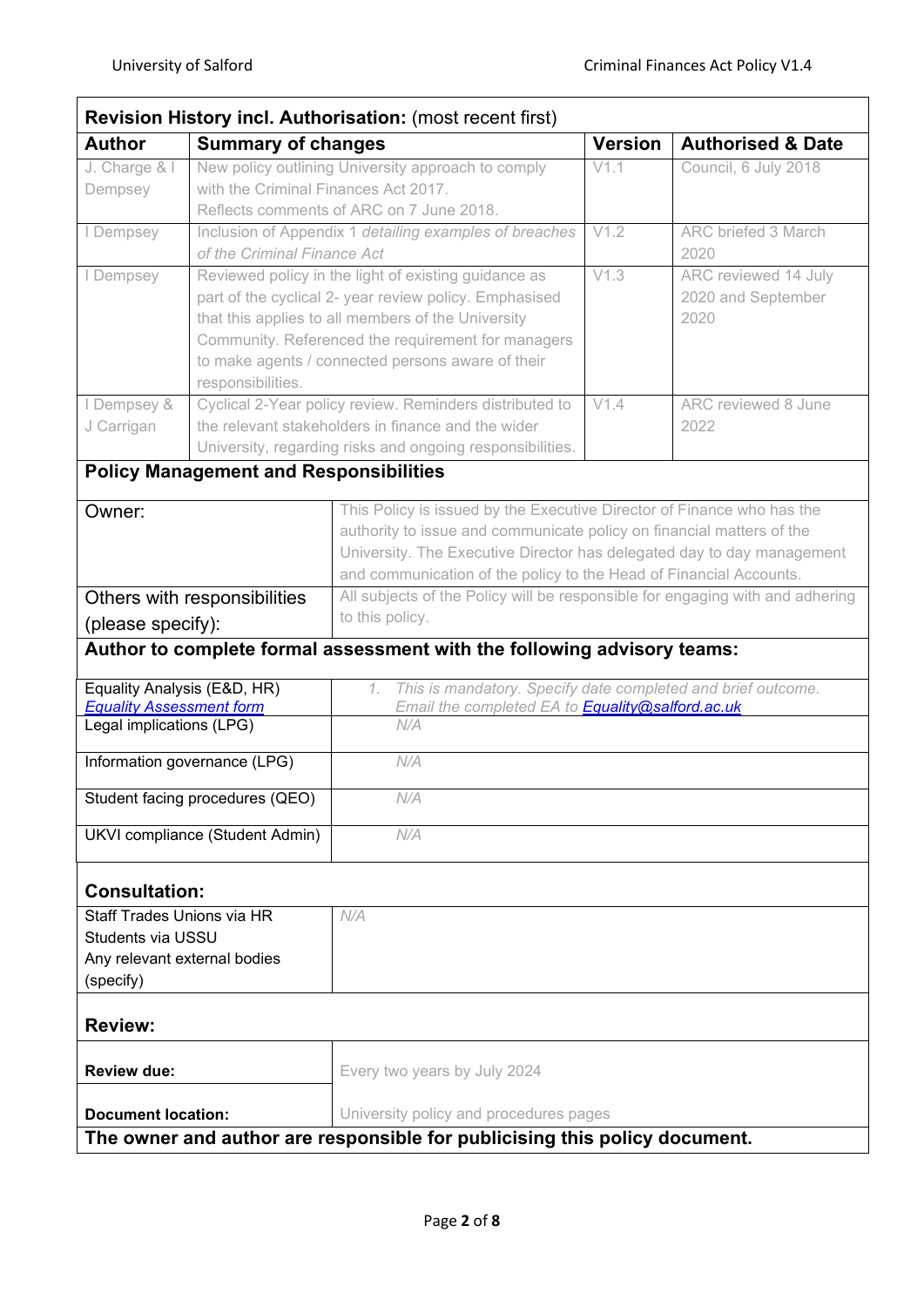# **1.0 Scope and Introduction**

The University of Salford ("the University") is committed to ensuring that high legal, ethical and moral standards are in place across the organisation.

The Criminal Finances Act (CFA) 2017 came into force on 30<sup>th</sup> September 2017. Part 3 of the Act introduces a new 'corporate criminal offence of failure to prevent the facilitation of tax evasion'. The legislation applies to all business and all taxes. This particular offence is not about the University itself avoiding, evading or underpaying tax, *but about the University failing to prevent its employees/ agents/ associates from facilitating the evasion of tax by another party.*

All UK corporates (including universities) are affected and can be subject to prosecution for the facilitation of tax evasion by "associated persons"

There are two corporate offences - a domestic tax fraud offence and an overseas fraud offence. A UK incorporated body can be prosecuted for either offence. While the overseas offence is slightly narrower in scope, it still essentially means that universities need to consider the potential for overseas tax evasion as well as UK tax evasion.

#### The UK Offence:

This requires three stages:

- 1. The criminal tax evasion by a taxpayer under existing law
- 2. The criminal facilitation of the tax evasion by "an associated person" of the relevant body who is acting in that capacity (as defined by the Accessories and Abettors Act 1861)
- 3. The relevant body failed to prevent its representative from committing the criminal facilities action (legislation from the 30<sup>th</sup> September 2017)

# The Overseas Offence:

This requires the same three stages, but there are additional questions to consider determining whether it is an offence under CFA;

- 1. The criminal tax evasion by a taxpayer (either an individual or legal entity) under existing law
- 2. The criminal facilitation of the tax evasion by an "associated person" of the relevant body who is acting in the capacity (as defined by the Accessories and Abettors Act 1861)
	- a. Stage a Would this be a crime if carried out in the UK?
	- b. Stage b Does the overseas jurisdiction have the equivalent laws at stage 1 & 2?
- 3. The relevant body failed to prevent its representative from committing the criminal facilities act.

A successful prosecution could lead to:

- An unlimited fine
- A public record of conviction
- Significant reputation damage and adverse publicity.

There is a defence of having reasonable prevention procedures in place.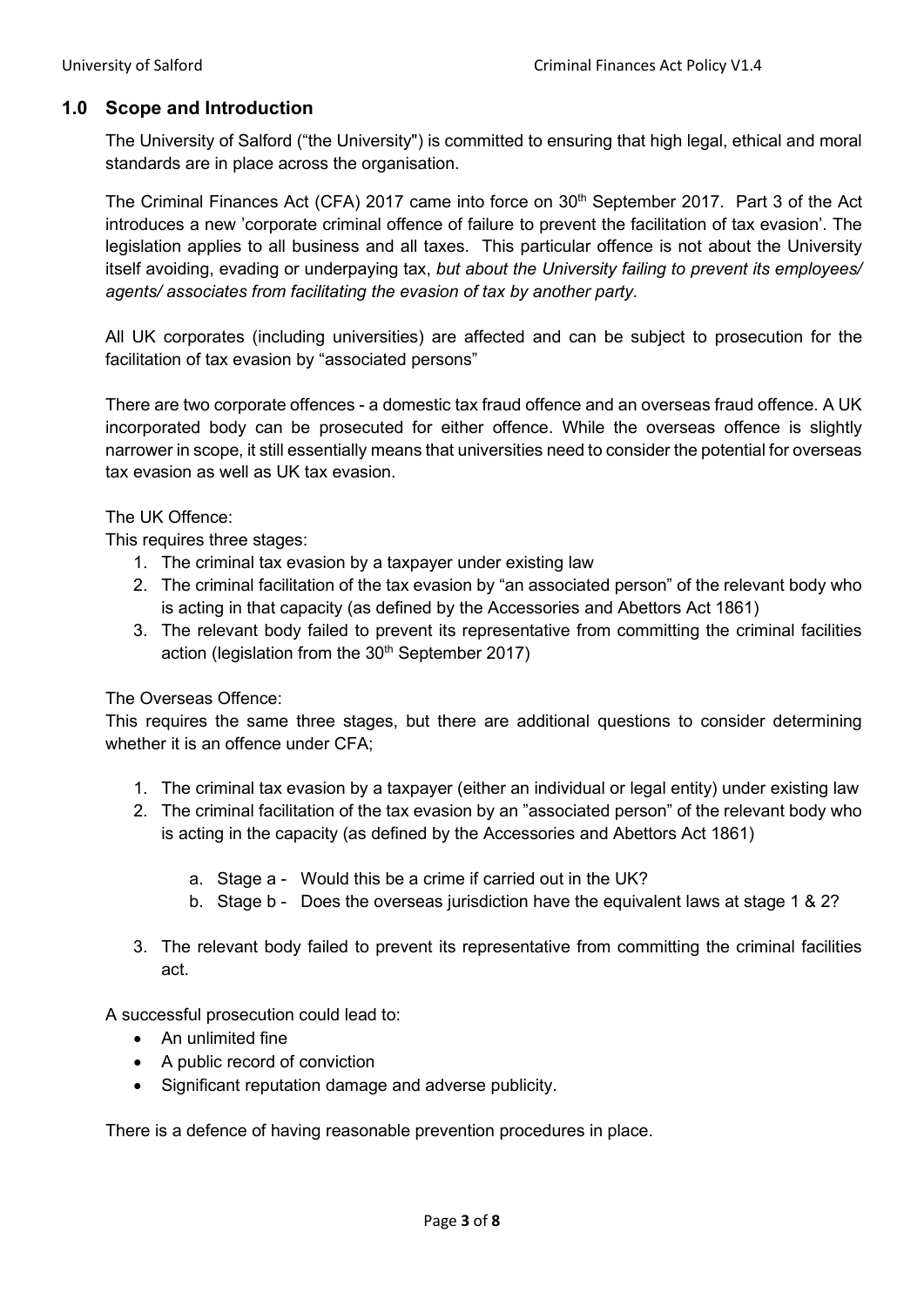This Policy applies to all members of the University Community including subsidiary companies and associated persons. University community includes employees and independent members of Council and its Committees.

Examples of situations where University employees, agents and associates could be considered to be assisting third parties to evade tax can be found in Appendix 1 to this document.

### 1.1 **Definitions**

*A Relevant Body* – an incorporated body or partnership

*An Associated Person is* an employee, agent or other person who performs services for or on behalf of the relevant body. The offence is committed where the facilitation offences are committed by someone acting in the capacity of an associated person. The associated person can be an individual or incorporated body.

#### **2.0 University Commitment**

The Vice Chancellor's Executive Team have endorsed the following statement:

'At the University of Salford, we do not condone and have a zero-tolerance approach to the facilitation of tax evasion. Tax evasion occurs where employees, agents or businesses providing services for or on behalf of the University omit, conceal or misrepresent information to reduce their tax liabilities.

As part of our commitment to enforcing Criminal Finances Act 2017 the University, including subsidiary companies, will maintain reasonable and proportionate processes and procedures to prevent fraudulent activity by its staff and anyone acting on its behalf from criminally facilitating tax evasion in the UK and/or overseas.'

All employees of the University and its subsidiaries have a duty and responsibility to support this approach

# **3.0 Policy Statements**

- 3.1 The University of Salford has nominated key officers responsible for the information and queries on CFA within our organisation – the key officers for CFA 2017 are the Executive Director of Finance and Head of Financial Accounting.
- 3.2 The University's Head of Procurement is responsible for supply chain transparency and initiatives.
- 3.3 Training and awareness sessions will be undertaken for all Finance staff and where the University identifies CFA2017 specific risks it will undertake bespoke training and awareness sessions.
- 3.4 The University of Salford regularly reviews its risks and associated processes and procedures to ensure all steps are taken to prevent facilitation of tax evasion.
- 3.5 The University of Salford regularly review guidance and legislation (at least twice a year) in relations to CFA 2017 to ensure it is maintaining an appropriate CFA 2017 policy.
- 3.6 The University of Salford maintains a register of possible risks of the facilitation of tax evasion by its staff and associates (including agents, contractors, suppliers and intermediaries), as well as listing controls to mitigate those risks, and any actions required to improve these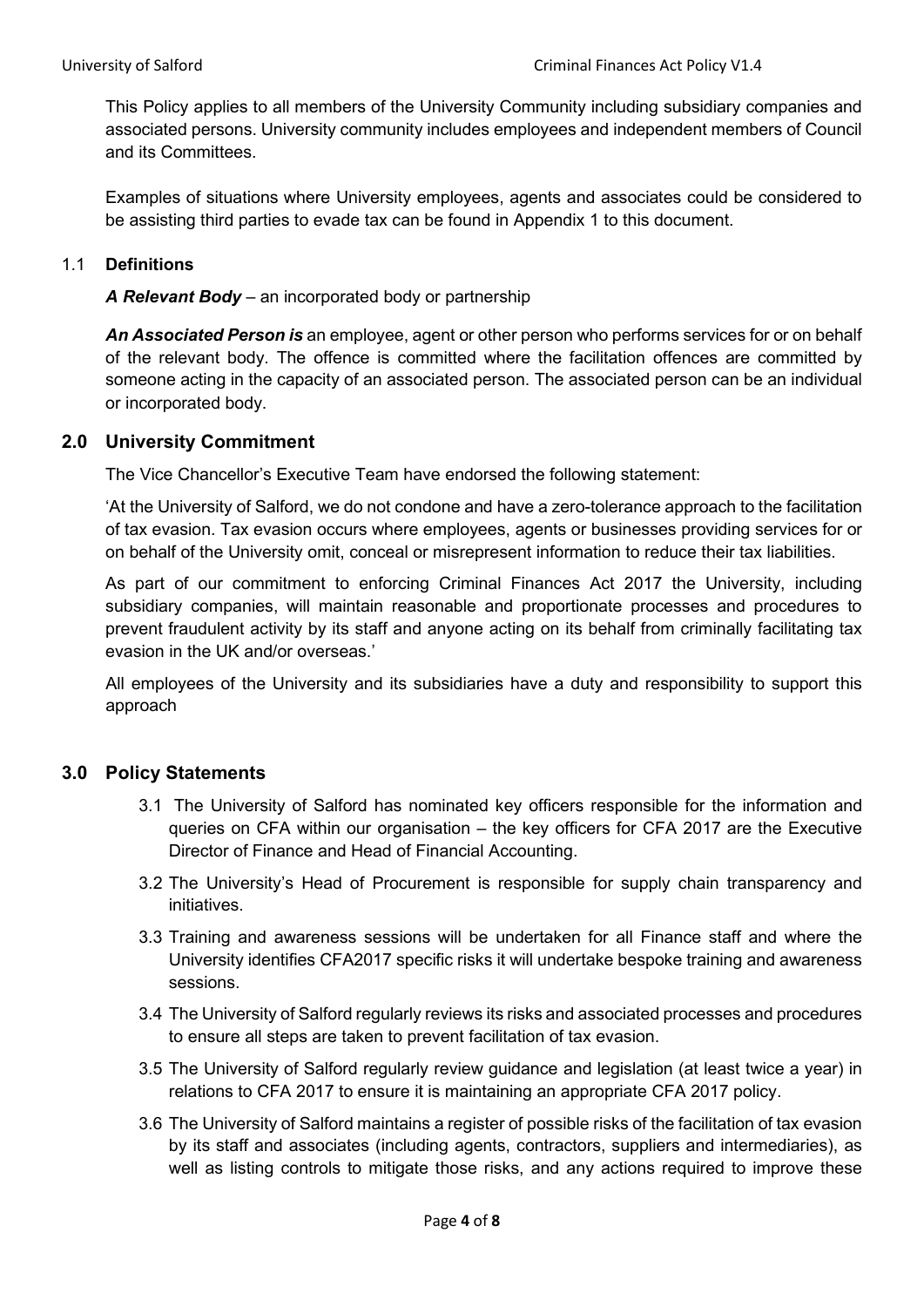controls. The register is regularly reviewed and updated, as and when required in relation to the nature of the specific risks.

3.7 Appropriate due diligence will be undertaken on both customers of and suppliers to the University and its subsidiary companies. This due diligence will be proportionate to the level of perceived risk of the interaction being used to engage in the criminal facilitation of tax evasion.

# **4.0 Roles & Responsibilities**

#### 4.1 **University Council**

The Council are ultimately responsible for:

- Approving the policy that University of Salford does not condone and has a zerotolerance approach to the facilitation of tax evasion;
- Adopting and approving a formal policy and response plan for alleged breaches.

On the recommendation of the Audit and Risk Committee, Council are responsible for:

- Ensuring that an adequate and effective control environment is in place.
- Ensuring that adequate audit arrangements are in place to investigate suspected concerns.

#### 4.2 **Line Managers**

Line managers are responsible for implementing this Policy. In particular, this involves ensuring that the zero-tolerance approach to the facilitation of tax evasion is adhered to in their School or Professional Service area. The practical requirements of line managers are to:

- Have an understanding of the potential risks in their areas and to consider whether processes under their control might be at risk.
- Ensuring that agents and associated persons are aware of their responsibilities under the CFA.
- Have adequate processes and controls in place to prevent, deter and detect breaches of policy
- Be diligent in their responsibilities as managers,
- Deal effectively with issues and concerns raised by staff including taking appropriate action to deal with reported or suspected breaches.
- Report suspected breaches according to Counter Fraud Policy & Response Plan.
- Provide support / resource as required to investigations.

#### 4.3 **All Employees**

The University expects all employees to be responsible for:

- Adhering to the policies and procedures of the University including having a zerotolerance approach to the facilitation of tax evasion.
- Alerting management and / or other contacts should they have concerns or suspect that the possibility of a breach exists.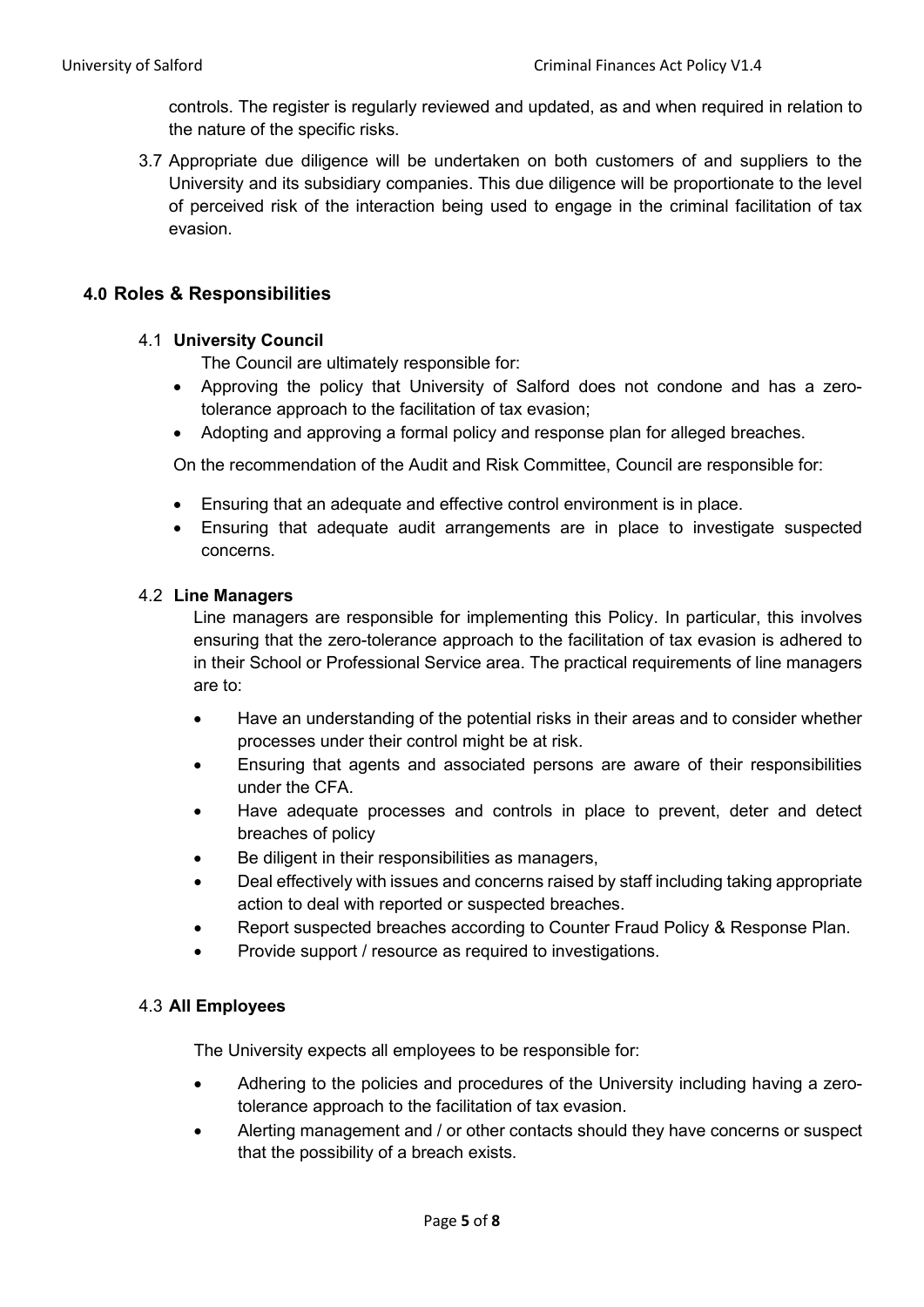• Being aware of the University policies and procedures to the extent they are applicable to their role.

#### **5.0 Response to a suspected facilitation of tax evasion**

Members of staff are key to ensuring that the University's stance on facilitation of tax evasion is effective. All staff are positively encouraged to raise any concerns that they may have. All such concerns will be treated in confidence, wherever possible, and will be impartially investigated.

5.1 The response to suspected facilitations of tax evasion will be as per section 2.5 of the Counter Fraud and Response Policy – found at the following link:

[Counter Fraud and Response Policy](https://www.salford.ac.uk/sites/default/files/2020-10/CounterFraudPolicy.pdf#:%7E:text=The%20University%20of%20Salford%20%28%E2%80%9Cthe%20University%22%29%20is%20committed,to%20countering%20any%20form%20of%20fraud%20or%20corruption.)

#### **6.0 Related Documentation**

Related documents, taken from the University Policy & Procedure Pages, can be found at the following links:

- [Financial Regulations](https://www.salford.ac.uk/sites/default/files/2022-04/FinancialRegulations.pdf)
- Counter [Fraud and Response Policy](https://www.salford.ac.uk/sites/default/files/2020-10/CounterFraudPolicy.pdf)
- **[Tax Strategy](https://www.salford.ac.uk/sites/default/files/2021-10/TaxStrategy.pdf)**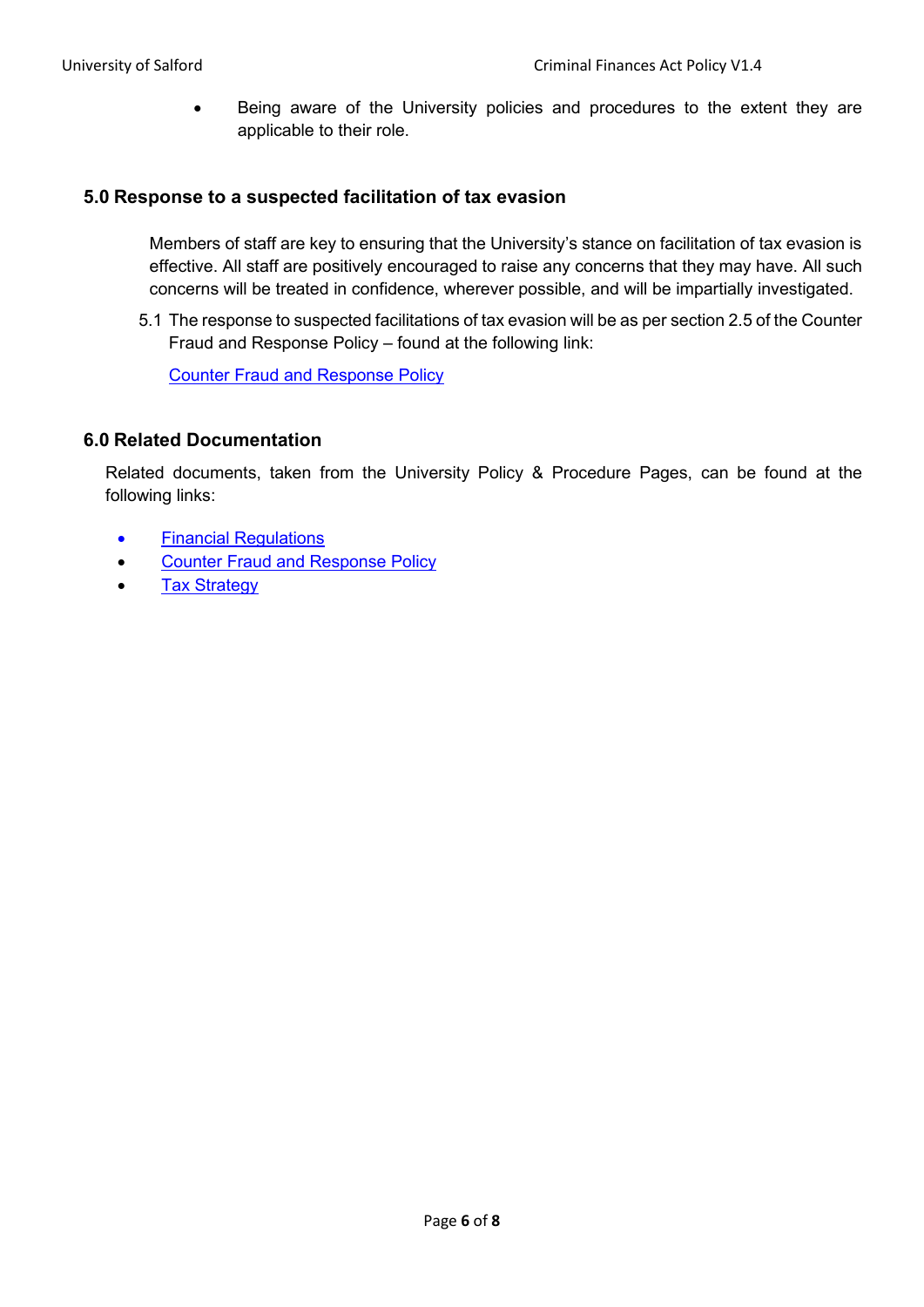# **Appendix 1 – Examples of possible Fraud / evasion**

The following are examples of situations when a University of Salford employee or associated person would act in a manner to cause the University to breach of the Criminal Finance Act.

#### 1.Deliberate mis-categorisation of an individual as a self – employed contractor rather than employed.

When the Check Employment Status for tax (CEST) tool is completed it is important that this is completed according to the **true** nature of the relationship with the University. Falsely and deliberately manipulating the answers on the tool so that a response of "Self-employed" is achieved will result in HM Revenues and Customs (HMRC) collecting less National Insurance and potentially lower income tax.

2. Collusion with an overseas agent so that the payment is made to bank account which is not in the name of the agent or company or to a jurisdiction where the agent does not live or work

Collusion could allow the overseas agent to reduce or avoid payment of tax. Supplier "inconsistencies" need to be queried during the supplier set up process and internally escalated to the Head of Financial Accounting as appropriate.

3. Payment to one third party entity knowing that the goods/services have been provided by another entity with the primary purpose of evading tax

Payments to third parties who have not provided the service, other than factoring arrangements, should be queried and internally escalated to the Head of Financial Accounting as appropriate.

4. Approving a VAT invoice for payment when it is known that the supplier is not VAT registered.

If the supplier is not VAT registered, then the University should not be paying VAT on invoices.

# 5. Collusion with a third party to deliberately mis-describe a supply of goods or services as a grant rather than a supply of goods or services

This would result in VAT not being charged on the supply resulting in lower VAT recovery for HMRC. Care must be taken to ensure that grants are genuine grants and not supplies of goods and services – queries should be raised with the Research and Enterprise teams as appropriate.

6. Collusion with an overseas education establishment to misdescribe the services provided by the University of Salford to the overseas establishment so that the overseas establishment avoids having to pay local withholding tax

The overseas establishment advises a University of Salford member of staff that by misdescribing the "teaching services" provided by the University of Salford, the overseas establishment can avoid paying